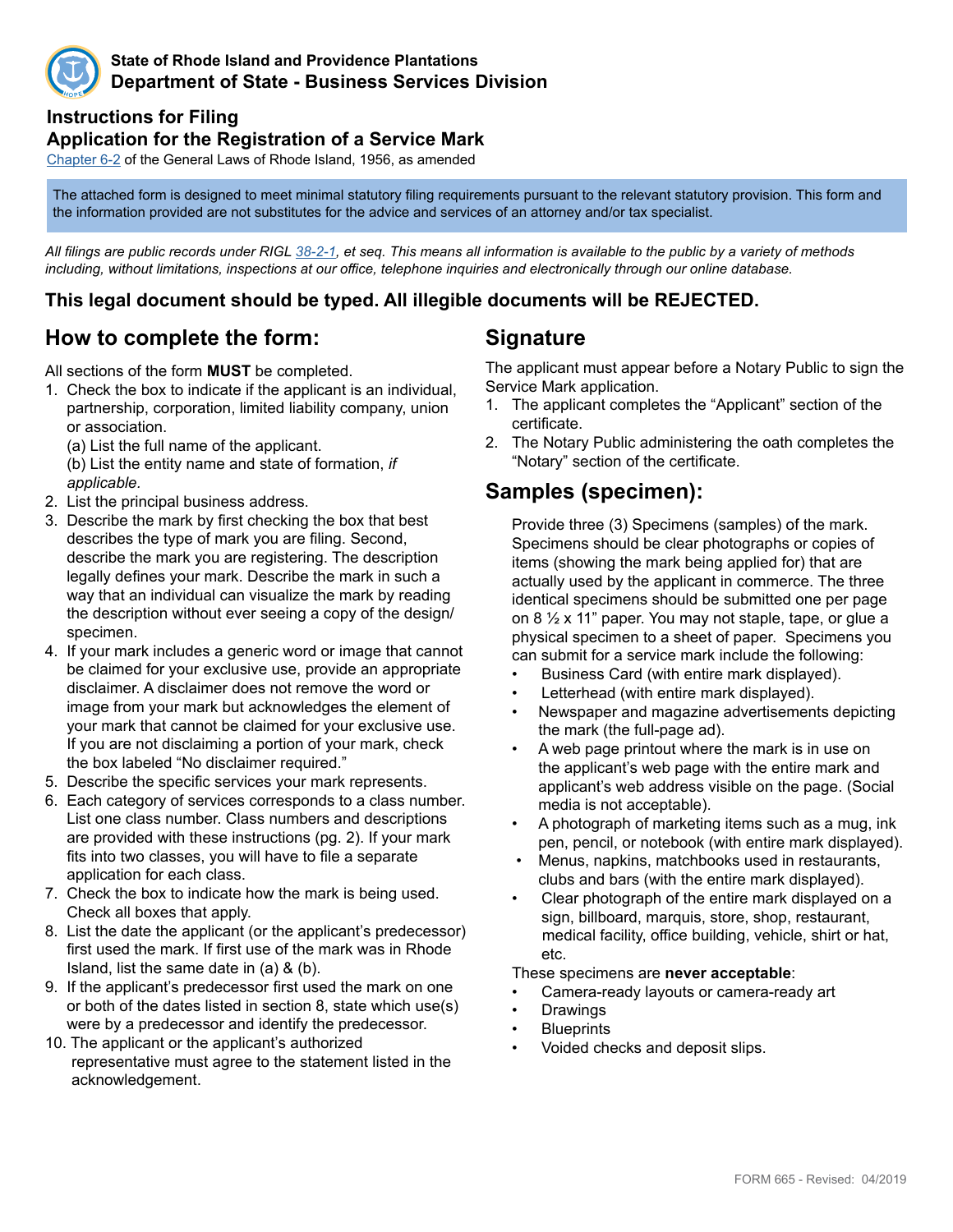

# **Instructions for Filing**

**Application for the Registration of a Service Mark** Chapter6-2 of the General Laws of Rhode Island, 1956, as amended

## **How to pay the filing fee:**

The filing fee is \$50, payable in person via cash, credit card, or check at the Business Services Division, located at 148 W. River Street, Ste. 1, Providence, RI 02904. You can also submit your application by mail and pay via check made payable to RI Department of State. Each class number requires an additional application. Contact our office at (401) 222-3040 for further information.

### **How to maintain your mark:**

The registration is active for ten (10) years. We will send a courtesy reminder six (6) months before the expiration date. If your address changes, file Form 668, Change of Address for a Trademark or Service Mark Registration.

 It is your legal responsibility to police and protect your registered trademark or service mark. The Rhode Island Secretary of State's office cannot provide legal advice, send notices on your behalf to others, or prosecute infringement on your registered mark. All trademark/ service mark disputes are handled by legal action. If you feel your mark has been compromised by another party, you should contact a qualified attorney.

# **How to confirm your filing:**

Registrations are retrievable and viewable through our website. Successful filings will receive a certificate. Filings that cannot be processed will be posted [online](http://business.sos.ri.gov/corpreject/corprejectionslist.asp) and then returned. To confirm your submission and obtain evidence of your filing:

- Go to our Trademark/Service Mark [Database](http://business.sos.ri.gov/corpweb/TrademarkSearch/TrademarkSearch.aspx)
- Enter the name or ID number of your mark and click "Search"
- Click on the link to your original number, scroll down, click on the image
- Filing rejections can be viewed online via the [Rejected Filings Viewer](http://business.sos.ri.gov/corpreject/corprejectionslist.asp) on our website.

## **Classification of Services:**

**CLASS 35** – Advertising; business management; business administration; office functions.

**CLASS 36** – Insurance; financial affairs; monetary affairs; real estate affairs.

**CLASS 37** – Building construction; repair; installation services.

**CLASS 38** – Telecommunications.

**CLASS 39** – Transport; packaging and storage of goods; travel arrangements.

**CLASS 40** – Treatment of materials.

CLASS 41 – Education; providing training; entertainment; sporting and cultural activities.

**CLASS 42** – Scientific and technological services and research and design relating thereto; industrial analysis and research services; design and development of computer hardware and software.

**CLASS 43** - Services for providing food and drink; temporary accommodation.

**CLASS 44** - Medical services; veterinary services; hygienic and beauty care for human beings or animals; agriculture, horticulture and forestry services.

**CLASS 45** - Legal services; security services for the physical protection of tangible property and individuals; personal and social services rendered by others to meet the needs of individuals.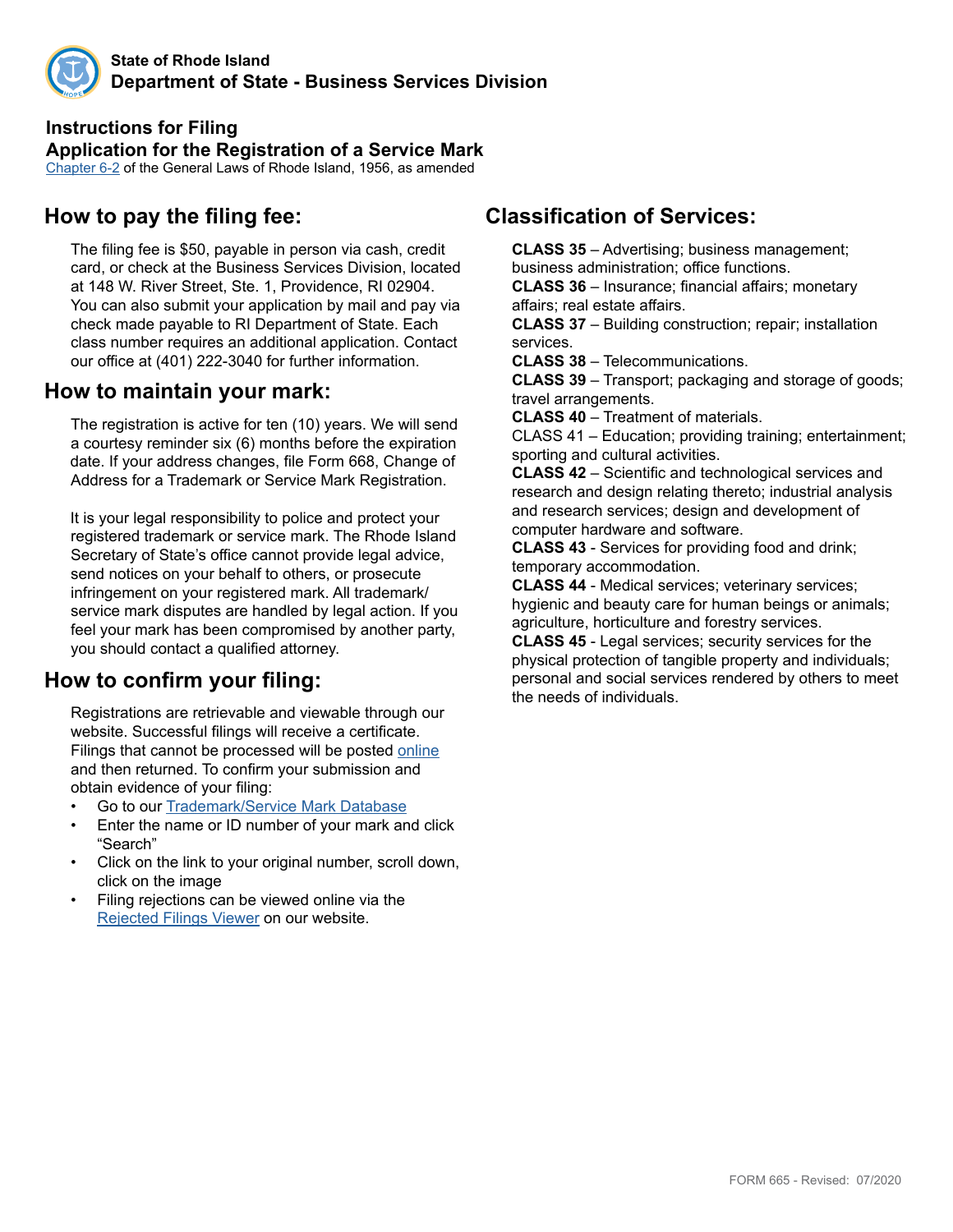

# **Application for the Registration of a Service Mark**

Duration 10 years  $\rightarrow$  Filing Fee: \$50.00



|                                | Pursuant to RIGL Chapter 6-2 the applicant submits the following application for the purpose |  |
|--------------------------------|----------------------------------------------------------------------------------------------|--|
| of registering a service mark: |                                                                                              |  |
|                                |                                                                                              |  |

| 1. The applicant is a(an): CHECK ONE BOX ONLY         |                                                |           |  |  |
|-------------------------------------------------------|------------------------------------------------|-----------|--|--|
| Individual<br>Partnership                             |                                                |           |  |  |
| Corporation<br>Limited Liability Company              |                                                |           |  |  |
| Association<br>Union                                  |                                                |           |  |  |
| (a) Applicant name, to be completed by an individual: | (b) Entity name, to be completed by an entity: |           |  |  |
| First:                                                | Name of Entity:                                |           |  |  |
|                                                       |                                                |           |  |  |
|                                                       |                                                |           |  |  |
| Middle:                                               |                                                |           |  |  |
|                                                       |                                                |           |  |  |
|                                                       |                                                |           |  |  |
| Last:                                                 | State of Formation:                            |           |  |  |
|                                                       |                                                |           |  |  |
| 2. Principal place of business:                       |                                                |           |  |  |
| Street address:                                       |                                                |           |  |  |
|                                                       |                                                |           |  |  |
|                                                       |                                                |           |  |  |
| City/Town:                                            | State:                                         | Zip Code: |  |  |
|                                                       |                                                |           |  |  |
| 3. About the mark: Mark includes CHECK ONE BOX ONLY   |                                                |           |  |  |
|                                                       |                                                |           |  |  |
| Words Only<br>Logo Only<br>Words and Logo             |                                                |           |  |  |
| Provide a complete description of the mark:           |                                                |           |  |  |
|                                                       |                                                |           |  |  |
|                                                       |                                                |           |  |  |
|                                                       |                                                |           |  |  |
|                                                       |                                                |           |  |  |
|                                                       |                                                |           |  |  |

**MAIL TO: Division of Business Services** 148 W. River Street, Providence, Rhode Island 02904-2615 **Phone:** (401) 222-3040 **Website:** www.sos.ri.gov

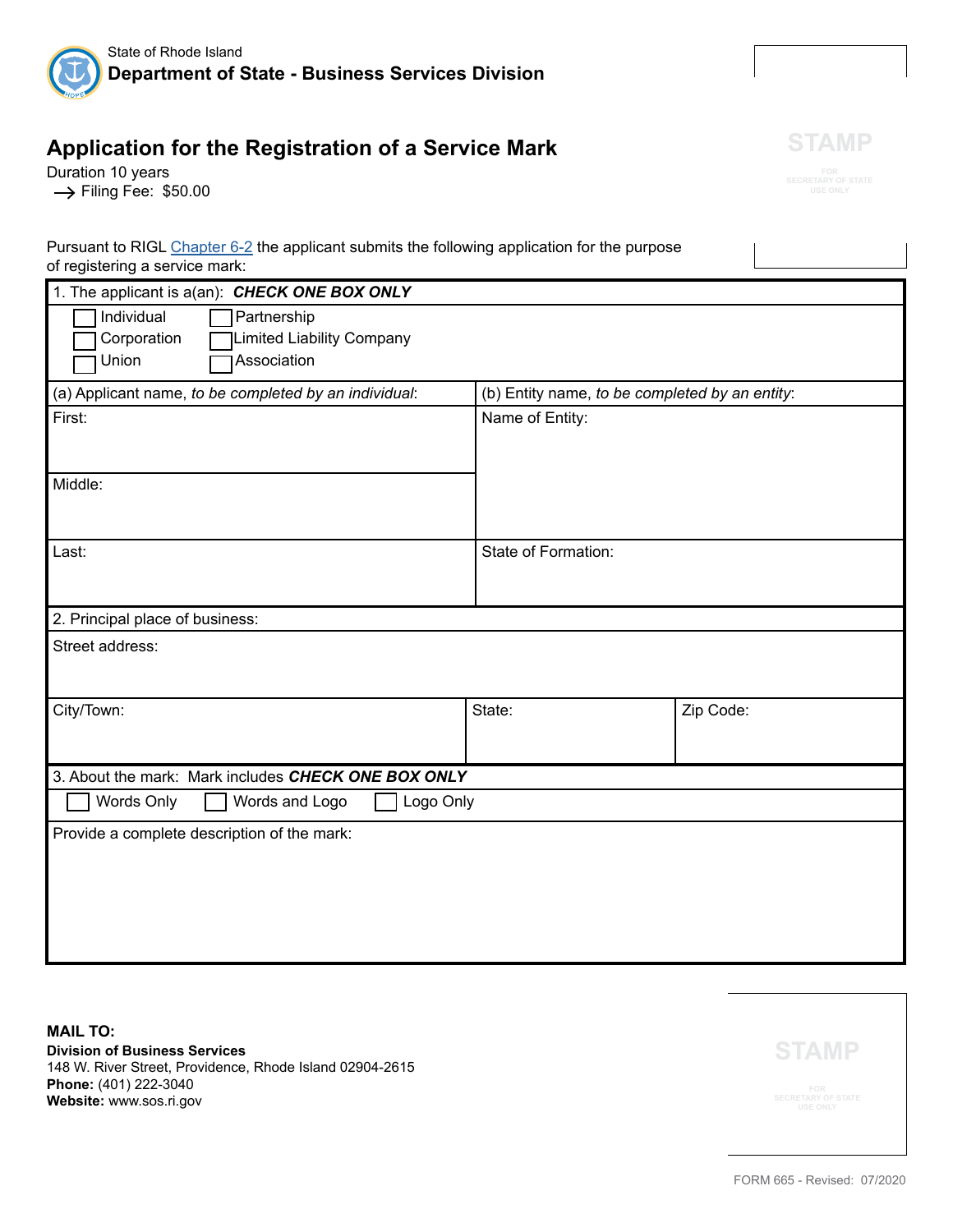| 4. Use this space to disclaim components of the mark that are generic or descriptive of the service, if applicable:                                                                                                                                                                                                                                                                                       |                                                                                                                               |                     |        |                        |
|-----------------------------------------------------------------------------------------------------------------------------------------------------------------------------------------------------------------------------------------------------------------------------------------------------------------------------------------------------------------------------------------------------------|-------------------------------------------------------------------------------------------------------------------------------|---------------------|--------|------------------------|
|                                                                                                                                                                                                                                                                                                                                                                                                           |                                                                                                                               |                     |        | No disclaimer required |
|                                                                                                                                                                                                                                                                                                                                                                                                           | 5. Describe the specific services that the mark will represent:                                                               |                     |        |                        |
|                                                                                                                                                                                                                                                                                                                                                                                                           |                                                                                                                               |                     |        |                        |
| 6. Provide one classification number:                                                                                                                                                                                                                                                                                                                                                                     |                                                                                                                               |                     |        |                        |
| 7. How is the mark used? CHECK ALL THAT APPLY                                                                                                                                                                                                                                                                                                                                                             |                                                                                                                               |                     |        |                        |
| in advertisements of the service                                                                                                                                                                                                                                                                                                                                                                          |                                                                                                                               |                     |        |                        |
|                                                                                                                                                                                                                                                                                                                                                                                                           | on documents, wrappers or articles delivered in connection with the service rendered                                          |                     |        |                        |
| in other fashions, if so specify:                                                                                                                                                                                                                                                                                                                                                                         |                                                                                                                               |                     |        |                        |
| both a and b.)                                                                                                                                                                                                                                                                                                                                                                                            | 8. Date of the first use of mark by applicant or predecessor. (If first use of mark was in Rhode Island, use same date in     |                     |        |                        |
| (a) Anywhere                                                                                                                                                                                                                                                                                                                                                                                              |                                                                                                                               | (b) In Rhode Island |        |                        |
| 9. If either of the above first uses was by a predecessor of the applicant, state which use or uses were by a predecessor<br>and identify the predecessor.                                                                                                                                                                                                                                                |                                                                                                                               |                     |        |                        |
| 10. As the applicant or applicant's authorized representative, I declare the mark is in use in the state of Rhode Island, I/<br>they own the mark and to the best of my knowledge no other person has the right to the use of the mark in this state either<br>in its identical form or in such near resemblance that when applied to my/their services it will cause confusion, mistake or<br>deception. |                                                                                                                               |                     |        |                        |
|                                                                                                                                                                                                                                                                                                                                                                                                           | Applicant: To the best of my knowledge or belief, the statements contained within this application are truthful and accurate. |                     |        |                        |
| Type or Print Name of Applicant or Applicant's Authorized Representative<br>Title (if applicable)                                                                                                                                                                                                                                                                                                         |                                                                                                                               |                     |        |                        |
|                                                                                                                                                                                                                                                                                                                                                                                                           | Signature of Applicant or Applicant's Authorized Representative                                                               |                     |        | Date                   |
| <b>Notary:</b>                                                                                                                                                                                                                                                                                                                                                                                            |                                                                                                                               |                     |        |                        |
| Name of<br>Notary                                                                                                                                                                                                                                                                                                                                                                                         |                                                                                                                               | <b>State</b>        | County |                        |
| day of<br>, 20<br>the applicant, known to me or proved through satisfactory evidence,<br>On<br>signed the application in my presence and swore or affirmed the statements in the application are truthful and accurate and<br>declared that they signed document in the indicated capacity.                                                                                                               |                                                                                                                               |                     |        |                        |
| <b>Signature of Notary Public</b>                                                                                                                                                                                                                                                                                                                                                                         |                                                                                                                               |                     |        | Date                   |
| Commission ID#                                                                                                                                                                                                                                                                                                                                                                                            | <b>Commission Expiration Date</b>                                                                                             | <b>Notary Seal</b>  |        |                        |

| If you have any questions, please call us at (401) 222-3040, Monday through Friday, | FORM 665 - Revised: 07/2020 |  |
|-------------------------------------------------------------------------------------|-----------------------------|--|
| between 8:30 a.m. and 4:30 p.m., or email corporations@sos.ri.gov.                  |                             |  |